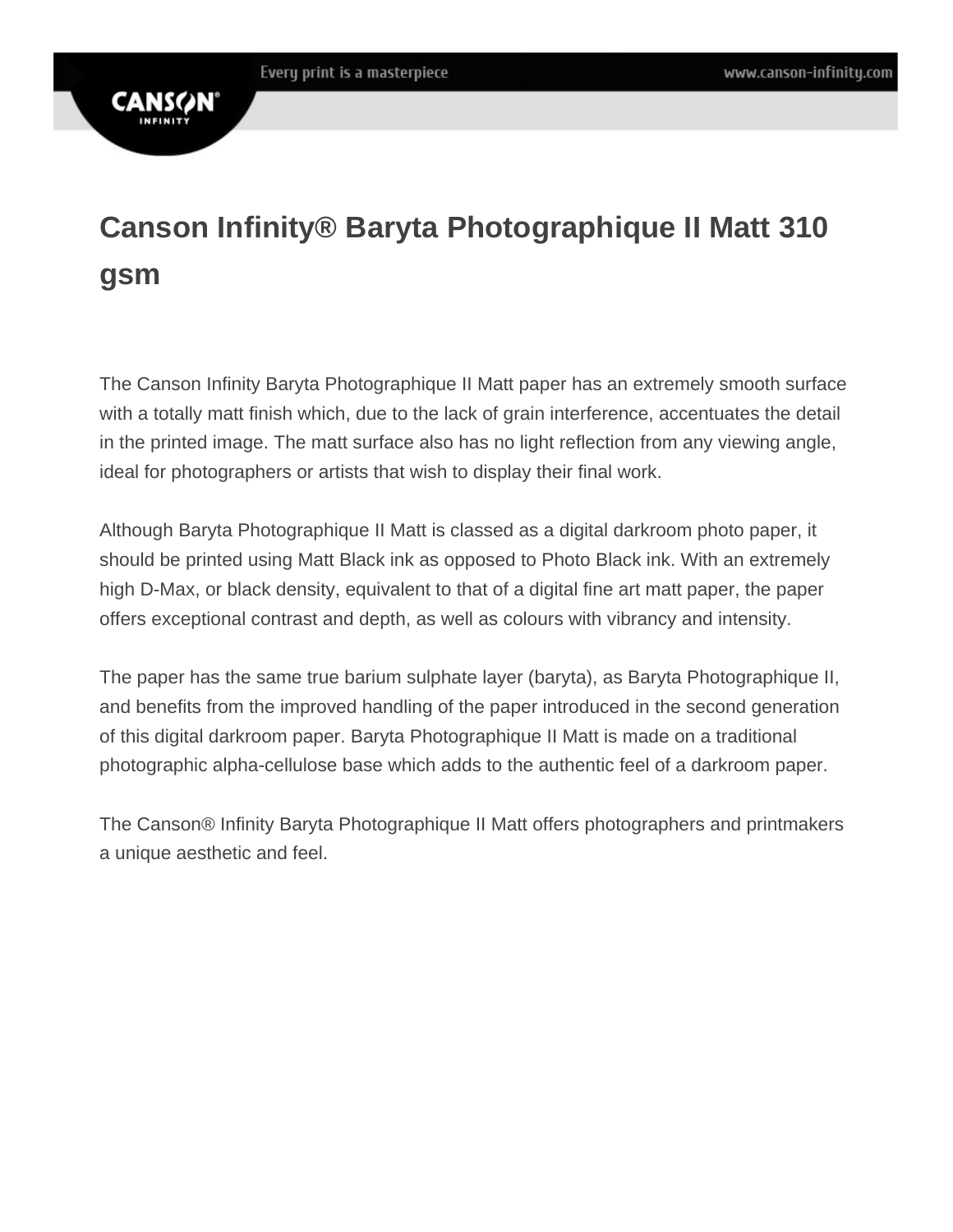



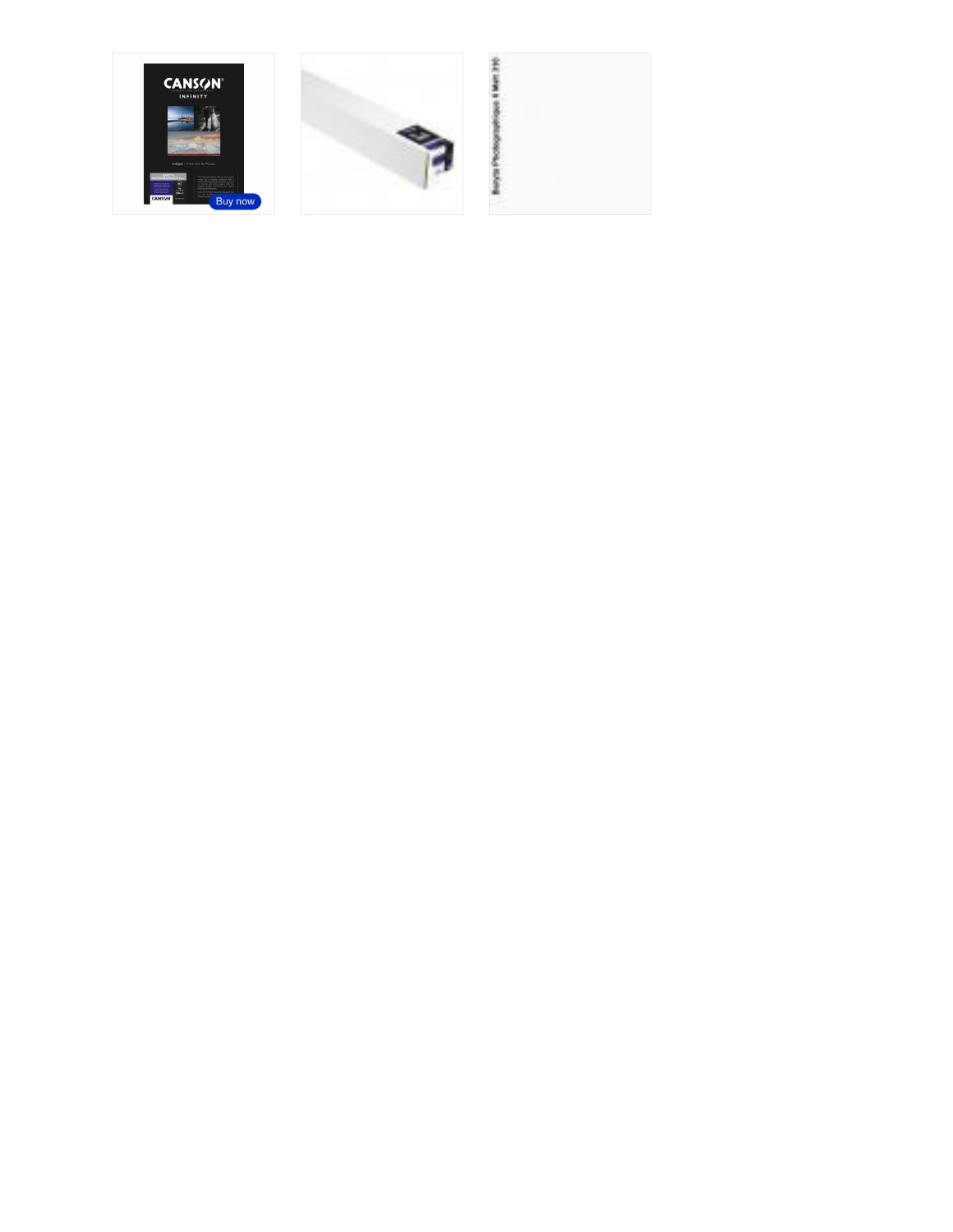### **Technical specifications**

#### **For the Baryta Photographique II Matt product**

| <b>Weight (gsm)</b>        | 310                  |
|----------------------------|----------------------|
| Thickness (um)             | 324                  |
| <b>Surface feel</b>        | Extra smooth         |
| <b>Surface finish</b>      | <b>Matt</b>          |
| <b>Composition</b>         | 100% alpha-cellulose |
| <b>CIE Whiteness</b>       | 100,70               |
| ISO 2471 Opacity           | 99,40                |
| <b>Internally buffered</b> | Yes                  |
| Acid free paper            | Yes                  |
| <b>OBA content</b>         | Very low             |
| <b>Drying time</b>         | Immediate            |
| <b>Water resistance</b>    | High                 |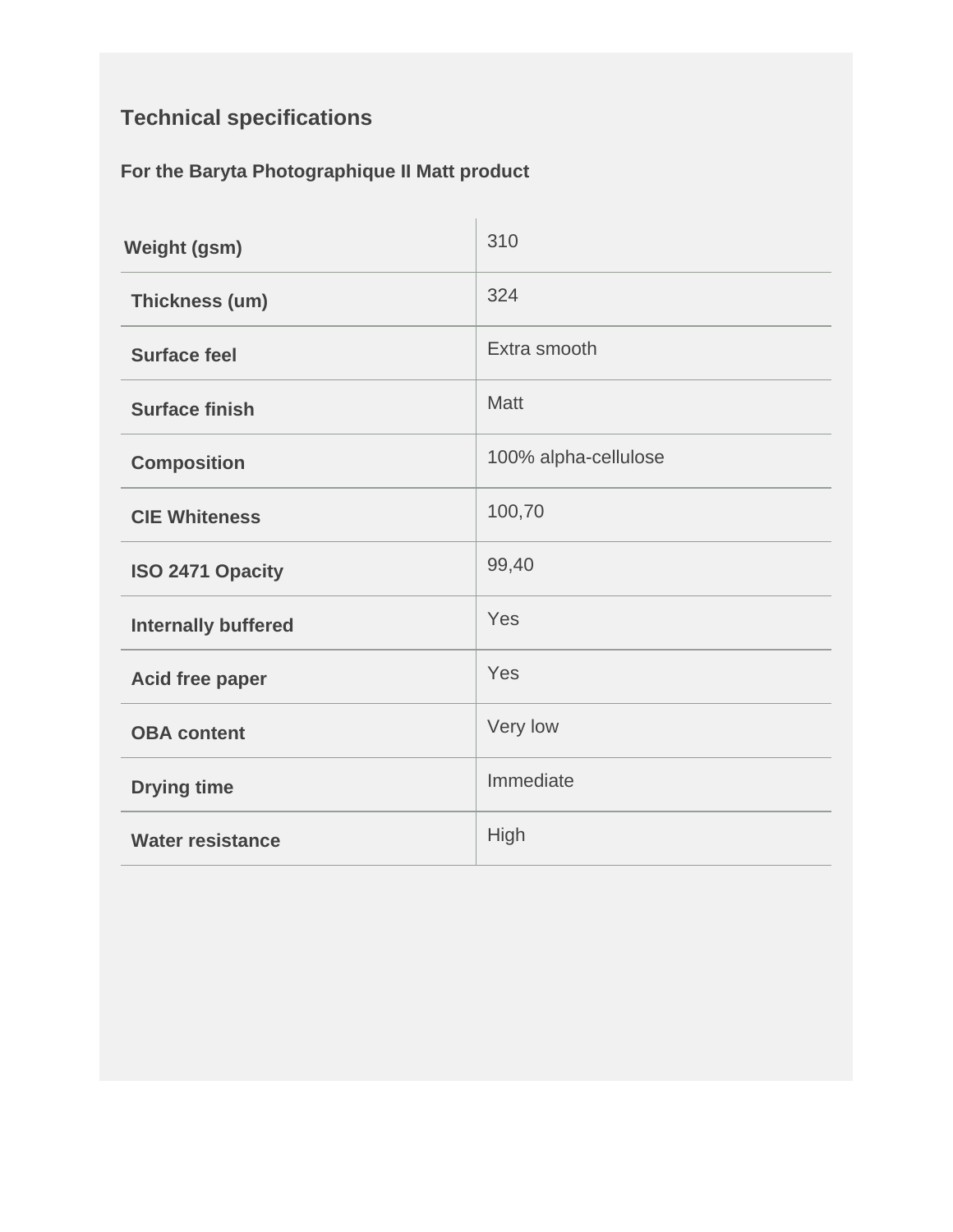| <b>Additional comments</b> | - Paper base meet the requirement of<br><b>ISO 9706</b><br>- Contains barium sulphate<br>- Optimised for pigmented inks.<br>Compatible with dye inks.<br>- FSC certified |
|----------------------------|--------------------------------------------------------------------------------------------------------------------------------------------------------------------------|
|                            |                                                                                                                                                                          |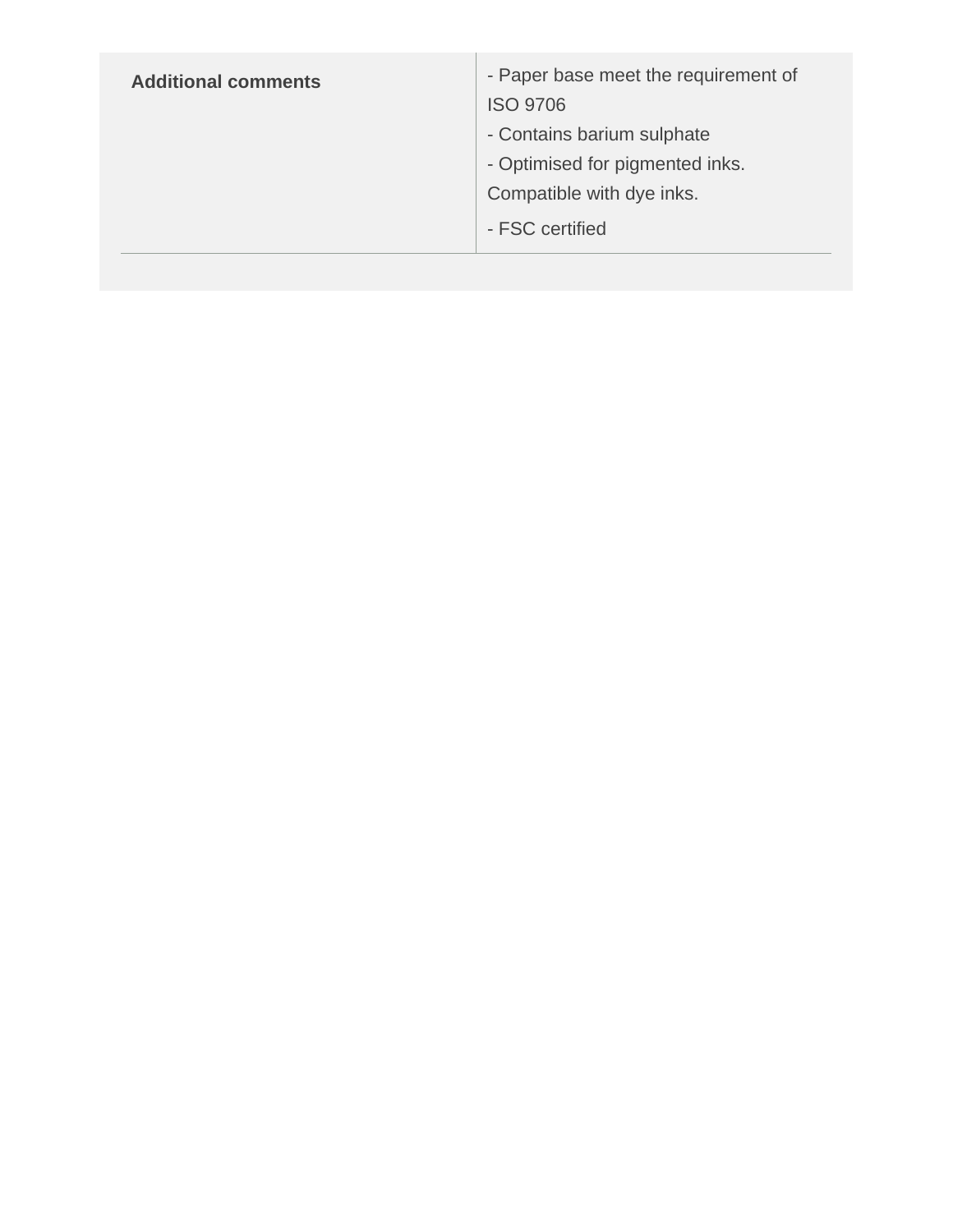#### **References and size**

#### **For the Baryta Photographique II Matt product**

| <b>Reference</b> | <b>Format</b>                      | <b>Packaging</b>             |                 |
|------------------|------------------------------------|------------------------------|-----------------|
| C400110490       | $5" \times 7"$                     | Box - 25 sheets              | [buy:400110490] |
| C400110491       | $8.5" \times 11"$                  | Pochette - 10<br>sheets*     | [buy:400110491] |
| C400110492       | $8.5" \times 11"$                  | Box - 25 sheets*             | [buy:400110492] |
| C400110495       | $11" \times 17"$<br>27,9 x 43,2 cm | Box - 25 sheets*             | [buy:400110495] |
| C400110499       | 17" x 22"<br>43.2 x 55.9 cm        | Box - 25 sheets*             | [buy:400110499] |
| C400110493       | A4                                 | Pochette - 10<br>sheets      | [buy:400110493] |
| C400110494       | A4                                 | Box - 25 sheets              | [buy:400110494] |
| C400110496       | A <sub>3</sub>                     | Box - 25 sheets              | [buy:400110496] |
| C400110497       | 13"x 19"<br>$A3+$                  | Box - 25 sheets              | [buy:400110497] |
| C400110498       | A2                                 | Box - 25 sheets              | [buy:400110498] |
| C400110500       | 17" x 50'<br>0.432 x 15.24m        | 1 Roll - 3"<br>(7.62cm) Core | [buy:400110500] |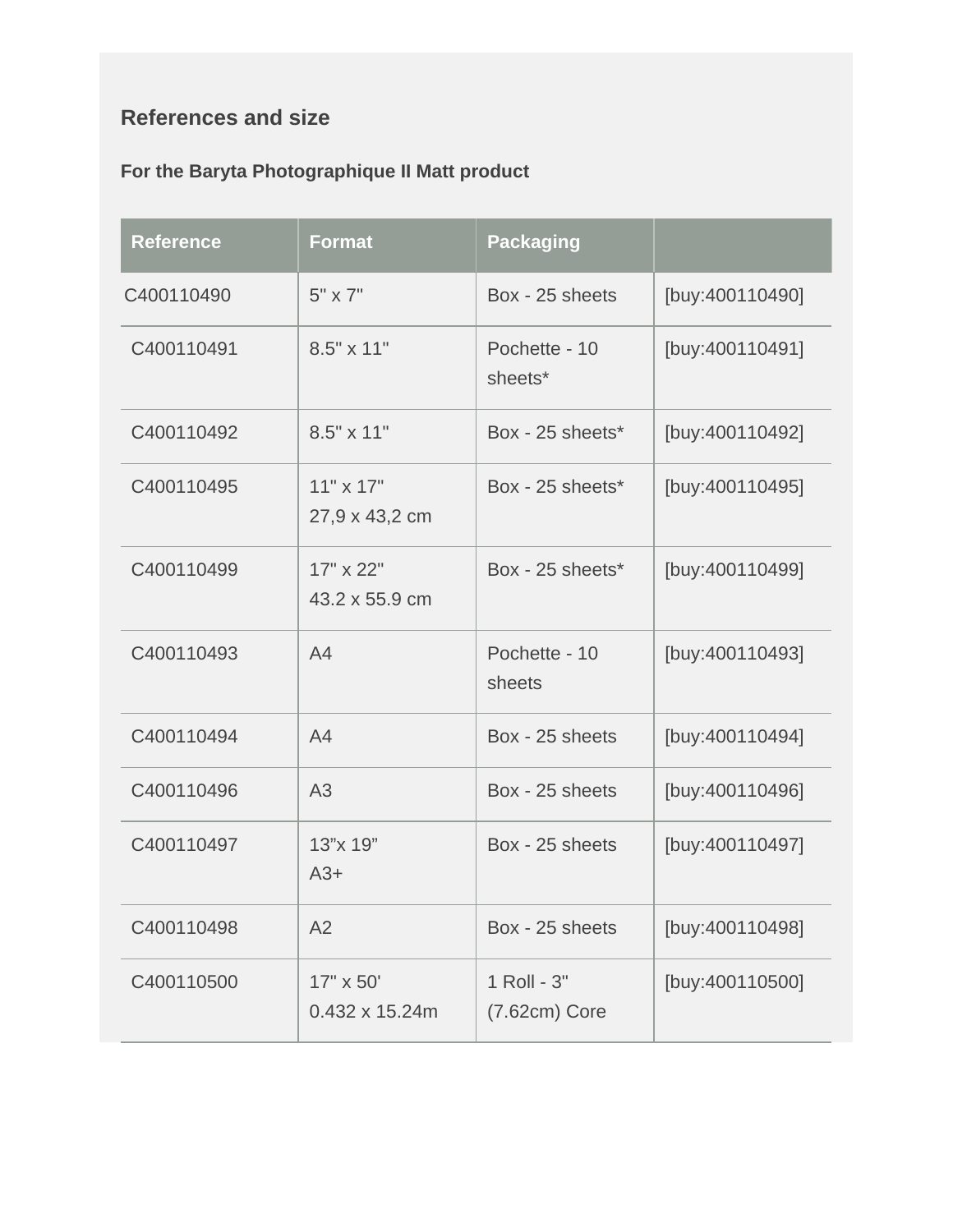| C400110501 | 24" x 50"<br>$0.610 \times 15.24$ m | 1 Roll - 3"<br>$(7.62cm)$ Core | [buy:400110501] |
|------------|-------------------------------------|--------------------------------|-----------------|
| C400110502 | 36" x 50"<br>$0.914 \times 15.24$ m | 1 Roll - 3"<br>$(7.62cm)$ Core | [buy:400110502] |
| C400110503 | 44" x 50"<br>$1.118 \times 15.24$ m | 1 Roll - 3"<br>$(7.62cm)$ Core | [buy:400110503] |
| C400110504 | 50" x 50"<br>1.270 x 15.24m         | 1 Roll - 3"<br>$(7.62cm)$ Core | [buy:400110504] |
| C400110598 | 60" x 50"<br>$1.524 \times 15.24$ m | 1 Roll - 3"<br>$(7.62cm)$ Core | [buy:400110598] |

\*USA only